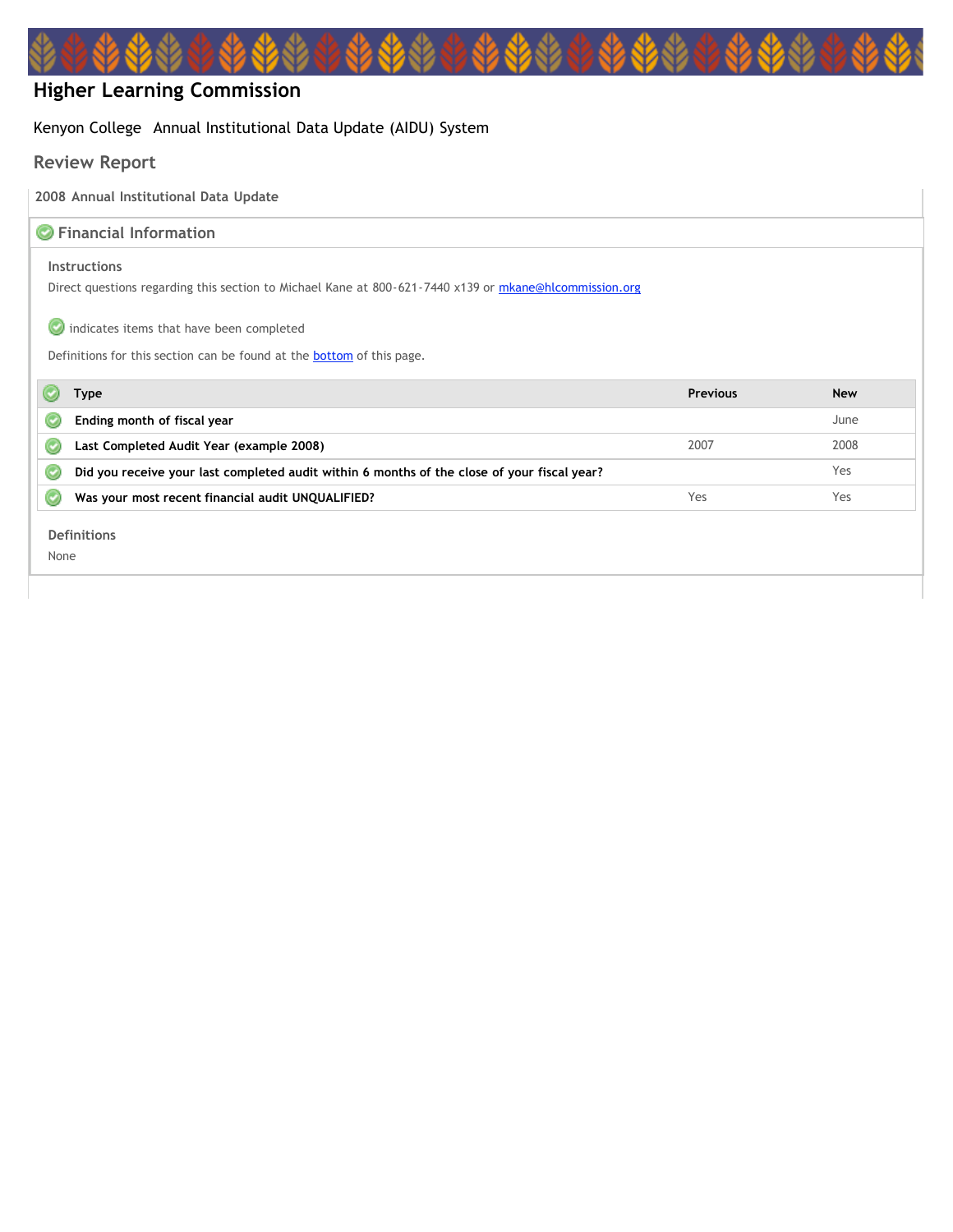## **Composite Financial Index**

#### **Instructions**

Direct questions regarding this section to Michael Kane at 800-621-7440 x139 or [mkane@hlcommission.org](mailto:mkane@hlcommission.org)

**To complete this section, utilize your last complete fiscal year audit.**

- An instruction guide for Composite Financial Index can be downloaded via the following link: [SampleNFP.pdf](http://aidu.ncahlc.org/CFI-Guides/SampleNFP.pdf)
- Note all strength factors are limited to a scale of -1 to 3
- For all entries, if a corresponding number does not apply, enter 0 (zero). Blank entries will not be accepted.

**Please review and update** your financial data for previous years, as we will **not** be updating past data after this year. After this year any changes will require a fee.

Definitions for this section can be found at the **[bottom](javascript:scroll_flash())** of this page.

| FYE (Page 1 of 3)                                                        |                                  | 2008                 |     |    |            | 2007                 |     |    |            | 2006                  |     |                      |            |
|--------------------------------------------------------------------------|----------------------------------|----------------------|-----|----|------------|----------------------|-----|----|------------|-----------------------|-----|----------------------|------------|
| Primary Reserve Ratio Calculation                                        |                                  | Data                 | Str | Wt | <b>CFI</b> | <b>Data</b>          | Str | Wt | <b>CFI</b> | Data                  | Str | Wt                   | <b>CFI</b> |
| Unrestricted net assets                                                  |                                  | 253,692              |     |    |            | 253,976              |     |    |            | 202,904               |     |                      |            |
| Temporarily restricted net assets                                        | $\begin{array}{c} + \end{array}$ | 58,427               |     |    |            | 64,279               |     |    |            | 66,976                |     |                      |            |
| Annuities, term endowments & life income funds temporarily<br>restricted |                                  | 2,402                |     |    |            | 2,355                |     |    |            | 2,199                 |     |                      |            |
| Intangible assets                                                        |                                  | $\mathbf{0}$         |     |    |            | $\mathbf{0}$         |     |    |            | $\mathbf 0$           |     |                      |            |
| Net property and equipment                                               | $\sim$                           | 200,396              |     |    |            | 181,554              |     |    |            | 171,395               |     |                      |            |
| All debt obtained for long-term purposes                                 |                                  | $+ 176,805$          |     |    |            | 177,400              |     |    |            | 140,580               |     |                      |            |
| Post-employment & retirement liabilities                                 | $^{+}$                           | 3,919                |     |    |            | 4,570                |     |    |            | 8,475                 |     |                      |            |
| Unsecured related-party receivables                                      | $\bar{a}$                        | 14,321               |     |    |            | 12,415               |     |    |            | $\boldsymbol{0}$      |     |                      |            |
| Expendable Net Assets sub-total                                          |                                  | 275,724              |     |    |            | 303,901              |     |    |            | 245,341               |     |                      |            |
| Total unrestricted expenses                                              |                                  | 96,710               |     |    |            | 77,144               |     |    |            | 75,925                |     |                      |            |
| Primary reserve ratio /                                                  |                                  | 2.851 3.00 0.40 1.20 |     |    |            | 3.939 3.00 0.40 1.20 |     |    |            |                       |     | 3.231 3.00 0.40 1.20 |            |
| <b>Equity Ratio Calculation</b>                                          |                                  |                      |     |    |            |                      |     |    |            |                       |     |                      |            |
| Net assets (unrest + temp + permanent)                                   |                                  | 428,585              |     |    |            | 426,461              |     |    |            | 367,112               |     |                      |            |
| Intangible assets                                                        |                                  | $\mathbf 0$          |     |    |            | $\mathbf{0}$         |     |    |            | 0                     |     |                      |            |
| Unsecured related-party receivables (from Primary Reserve Ratio)         | $\sim$                           | 14,321               |     |    |            | 12,415               |     |    |            | $\mathbf 0$           |     |                      |            |
| Modified Net Assets sub-total                                            |                                  | 414,264              |     |    |            | 414,046              |     |    |            | 367,112               |     |                      |            |
| <b>Total Assets</b>                                                      |                                  | 628,100              |     |    |            | 624,900              |     |    |            | 531,704               |     |                      |            |
| Unsecured related-party receivables (from Primary Reserve Ratio)         | $\overline{\phantom{a}}$         | 14,321               |     |    |            | 12,415               |     |    |            | 0                     |     |                      |            |
| Intangible assets (from above)                                           |                                  | $\mathbf{0}$         |     |    |            | $\overline{0}$       |     |    |            | $\Omega$              |     |                      |            |
| Modified Assests sub-total                                               |                                  | 613,779              |     |    |            | 612,485              |     |    |            | 531,704               |     |                      |            |
| Equity ratio $/$                                                         |                                  | 0.675 3.00 0.40 1.20 |     |    |            | 0.676 3.00 0.40 1.20 |     |    |            |                       |     | 0.690 3.00 0.40 1.20 |            |
| Net Income ratio calculation                                             |                                  |                      |     |    |            |                      |     |    |            |                       |     |                      |            |
| Change in unrestricted net assets                                        |                                  | $-284$               |     |    |            | 51,072               |     |    |            | 24,435                |     |                      |            |
| Total unrestricted revenue                                               |                                  | 96,426               |     |    |            | 128,216              |     |    |            | 97,777                |     |                      |            |
| Net Income ratio                                                         | $\sqrt{ }$                       | $-0.003$ 0.93 0.20   |     |    | 0.19       | 0.398 3.00 0.20      |     |    | 0.60       | $0.250$ $3.00$ $0.20$ |     |                      | 0.60       |
| Total-Composite Financial Indicator Score (CFI)                          |                                  |                      |     |    | 2.6        |                      |     |    | 3.0        |                       |     |                      | 3.0        |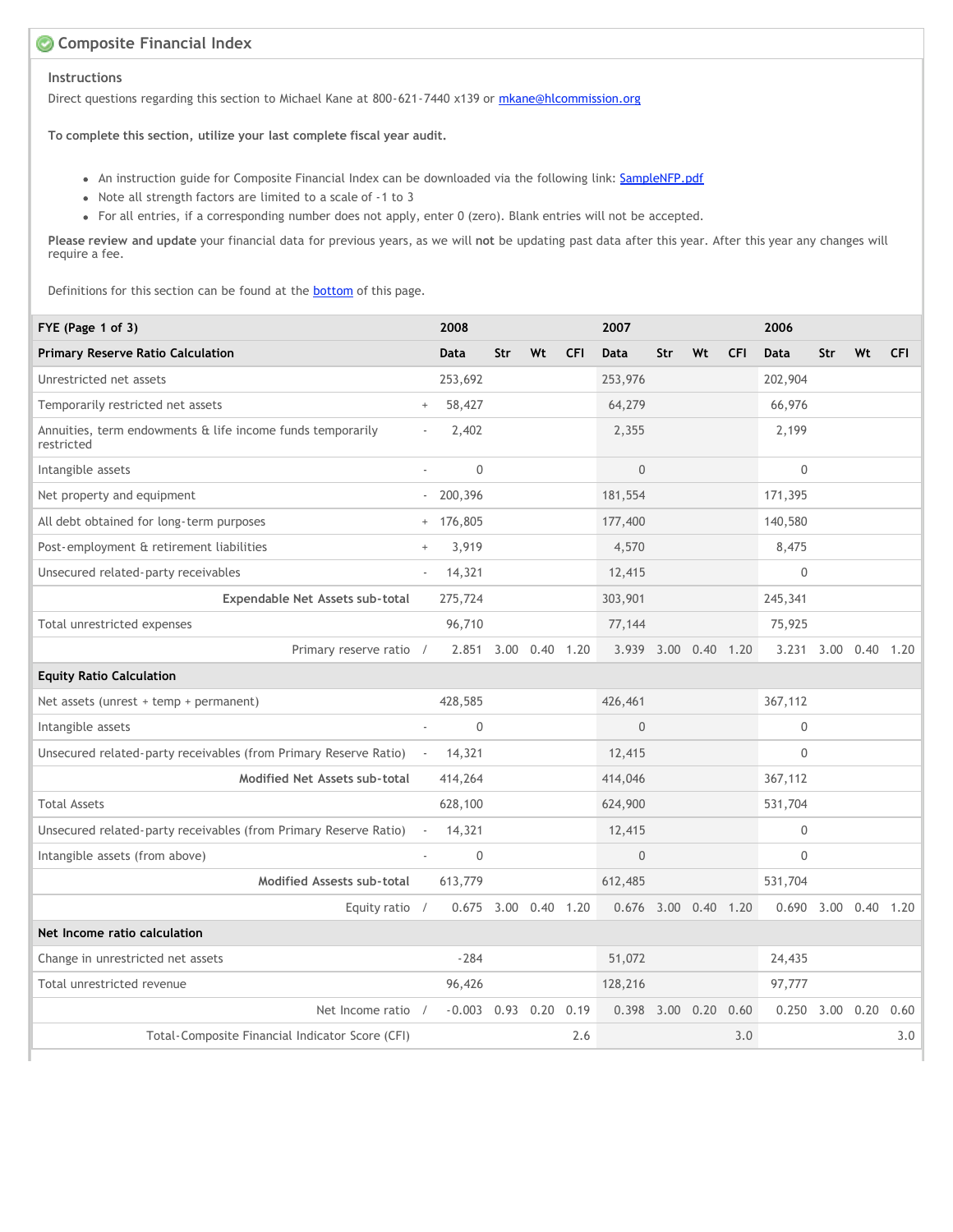| FYE (Page $2$ of $3$ )                                                   |        | 2005                 |     |                   |            | 2004                 |     |    |            | 2003              |     |                      |            |
|--------------------------------------------------------------------------|--------|----------------------|-----|-------------------|------------|----------------------|-----|----|------------|-------------------|-----|----------------------|------------|
| Primary Reserve Ratio Calculation                                        |        | Data                 | Str | Wt                | <b>CFI</b> | Data                 | Str | Wt | <b>CFI</b> | Data              | Str | Wt                   | <b>CFI</b> |
| Unrestricted net assets                                                  |        | 178,469              |     |                   |            | 146,648              |     |    |            | 121,409           |     |                      |            |
| Temporarily restricted net assets                                        | $^{+}$ | 44,293               |     |                   |            | 53,305               |     |    |            | 45,617            |     |                      |            |
| Annuities, term endowments & life income funds temporarily<br>restricted |        | 2,071                |     |                   |            | 1,968                |     |    |            | 1,770             |     |                      |            |
| Intangible assets                                                        |        | $\Omega$             |     |                   |            | $\Omega$             |     |    |            | $\Omega$          |     |                      |            |
| Net property and equipment                                               | $\sim$ | 154,381              |     |                   |            | 125,993              |     |    |            | 101,076           |     |                      |            |
| All debt obtained for long-term purposes                                 |        | $+ 141,230$          |     |                   |            | 141,845              |     |    |            | 141,885           |     |                      |            |
| Post-employment & retirement liabilities                                 | $^{+}$ | 7,640                |     |                   |            | 7,286                |     |    |            | 6,284             |     |                      |            |
| Unsecured related-party receivables                                      |        | $\mathbf 0$          |     |                   |            | $\overline{0}$       |     |    |            | $\mathbf 0$       |     |                      |            |
| Expendable Net Assets sub-total                                          |        | 215,180              |     |                   |            | 221,123              |     |    |            | 212,349           |     |                      |            |
| Total unrestricted expenses                                              |        | 63,835               |     |                   |            | 63,140               |     |    |            | 61,133            |     |                      |            |
| Primary reserve ratio /                                                  |        | 3.371 3.00 0.40 1.20 |     |                   |            | 3.502 3.00 0.40 1.20 |     |    |            |                   |     | 3.474 3.00 0.40 1.20 |            |
| <b>Equity Ratio Calculation</b>                                          |        |                      |     |                   |            |                      |     |    |            |                   |     |                      |            |
| Net assets (unrest $+$ temp $+$ permanent)                               |        | 308,555              |     |                   |            | 280,966              |     |    |            | 245,993           |     |                      |            |
| Intangible assets                                                        |        | $\mathbf 0$          |     |                   |            | $\overline{0}$       |     |    |            | 0                 |     |                      |            |
| Unsecured related-party receivables (from Primary Reserve Ratio)         |        | $\Omega$             |     |                   |            | $\Omega$             |     |    |            | $\Omega$          |     |                      |            |
| Modified Net Assets sub-total                                            |        | 308,555              |     |                   |            | 280,966              |     |    |            | 245,993           |     |                      |            |
| <b>Total Assets</b>                                                      |        | 470,558              |     |                   |            | 445,048              |     |    |            | 405,161           |     |                      |            |
| Unsecured related-party receivables (from Primary Reserve Ratio)         |        | $\mathbf{0}$         |     |                   |            | $\overline{0}$       |     |    |            | $\mathbf{0}$      |     |                      |            |
| Intangible assets (from above)                                           |        | $\mathbf 0$          |     |                   |            | $\overline{0}$       |     |    |            | $\mathbf{0}$      |     |                      |            |
| Modified Assests sub-total                                               |        | 470,578              |     |                   |            | 445,048              |     |    |            | 405,161           |     |                      |            |
| Equity ratio /                                                           |        | 0.656 3.00 0.40 1.20 |     |                   |            | 0.631 3.00 0.40 1.20 |     |    |            |                   |     | 0.607 3.00 0.40 1.20 |            |
| Net Income ratio calculation                                             |        |                      |     |                   |            |                      |     |    |            |                   |     |                      |            |
| Change in unrestricted net assets                                        |        | 31,821               |     |                   |            | 25,238               |     |    |            | 3,427             |     |                      |            |
| Total unrestricted revenue                                               |        | 95,656               |     |                   |            | 88,657               |     |    |            | 64,560            |     |                      |            |
| Net Income ratio /                                                       |        | 0.333                |     | $3.00 \quad 0.20$ | 0.60       | $0.285$ 3.00 0.20    |     |    | 0.60       | $0.053$ 3.00 0.20 |     |                      | 0.60       |
| Total-Composite Financial Indicator Score (CFI)                          |        |                      |     |                   | 3.0        |                      |     |    | 3.0        |                   |     |                      | 3.0        |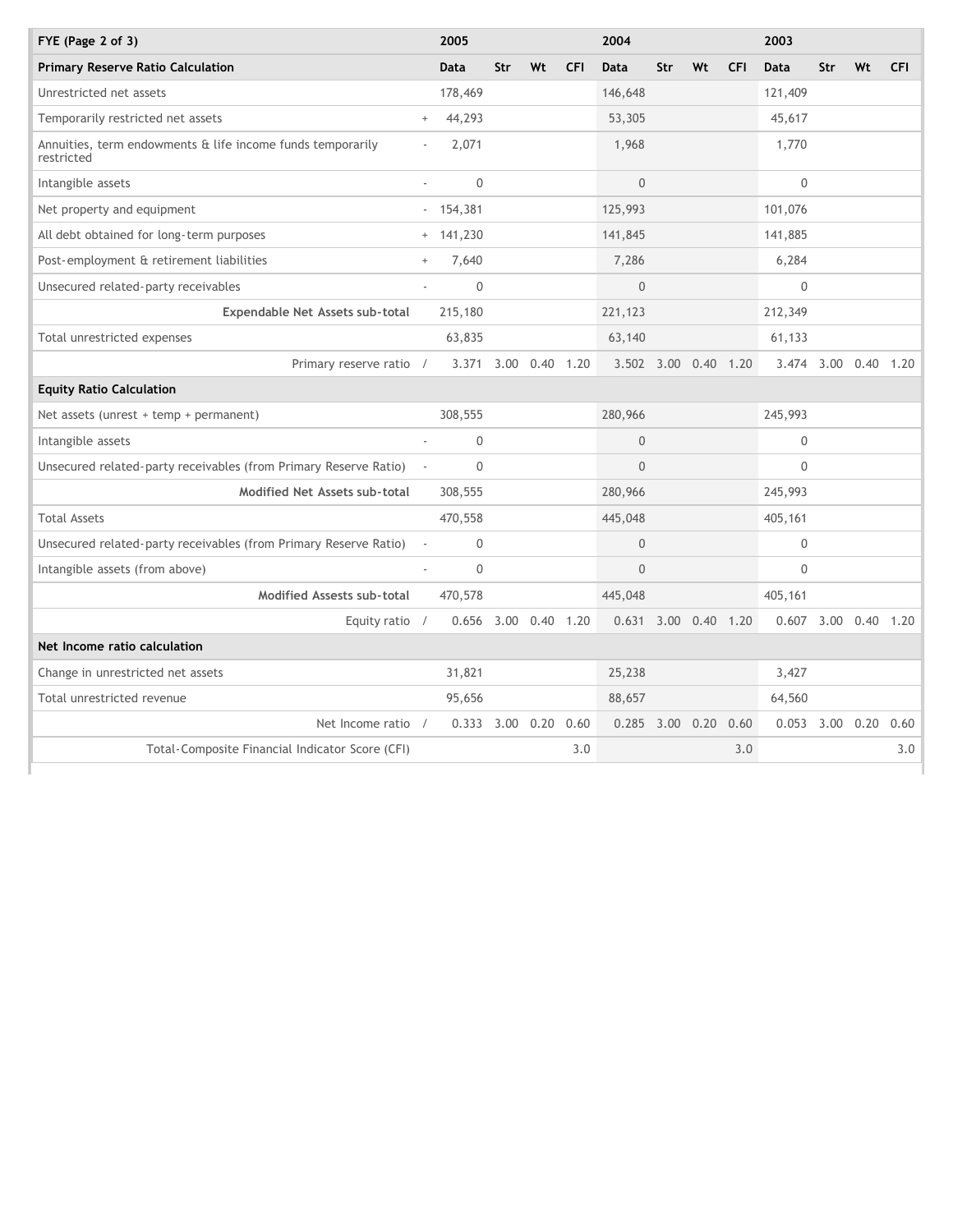| FYE (Page 3 of 3)                                                     |                 | 2002        |         |      |            |
|-----------------------------------------------------------------------|-----------------|-------------|---------|------|------------|
| <b>Primary Reserve Ratio Calculation</b>                              |                 | Data        | Str     | Wt   | <b>CFI</b> |
| Unrestricted net assets                                               |                 | 117,982     |         |      |            |
| Temporarily restricted net assets                                     | $^{+}$          | 49,376      |         |      |            |
| Annuities, term endowments & life income funds temporarily restricted | ÷.              | 1,768       |         |      |            |
| Intangible assets                                                     | ä,              | $\mathbf 0$ |         |      |            |
| Net property and equipment                                            | $\sim$          | 93,143      |         |      |            |
| All debt obtained for long-term purposes                              | $\! + \!\!\!\!$ | 67,400      |         |      |            |
| Post-employment & retirement liabilities                              | $^+$            | 4,825       |         |      |            |
| Unsecured related-party receivables                                   |                 | $\Omega$    |         |      |            |
| Expendable Net Assets sub-total                                       |                 | 144,672     |         |      |            |
| Total unrestricted expenses                                           |                 | 57,747      |         |      |            |
| Primary reserve ratio                                                 | $\sqrt{2}$      | 2.505       | 3.00    | 0.40 | 1.20       |
| <b>Equity Ratio Calculation</b>                                       |                 |             |         |      |            |
| Net assets (unrest $+$ temp $+$ permanent)                            |                 | 244,611     |         |      |            |
| Intangible assets                                                     |                 | 0           |         |      |            |
| Unsecured related-party receivables (from Primary Reserve Ratio)      |                 | $\mathbf 0$ |         |      |            |
| Modified Net Assets sub-total                                         |                 | 244,611     |         |      |            |
| <b>Total Assets</b>                                                   |                 | 325,090     |         |      |            |
| Unsecured related-party receivables (from Primary Reserve Ratio)      |                 | $\mathbf 0$ |         |      |            |
| Intangible assets (from above)                                        |                 | $\mathbf 0$ |         |      |            |
| Modified Assests sub-total                                            |                 | 325,090     |         |      |            |
| Equity ratio                                                          | $\sqrt{2}$      | 0.752       | 3.00    | 0.40 | 1.20       |
| Net Income ratio calculation                                          |                 |             |         |      |            |
| Change in unrestricted net assets                                     |                 | $-9,291$    |         |      |            |
| Total unrestricted revenue                                            |                 | 48,456      |         |      |            |
| Net Income ratio                                                      | $\sqrt{2}$      | $-0.192$    | $-1.00$ | 0.20 | $-0.20$    |
| Total-Composite Financial Indicator Score (CFI)                       |                 |             |         |      | 2.2        |
|                                                                       |                 |             |         |      |            |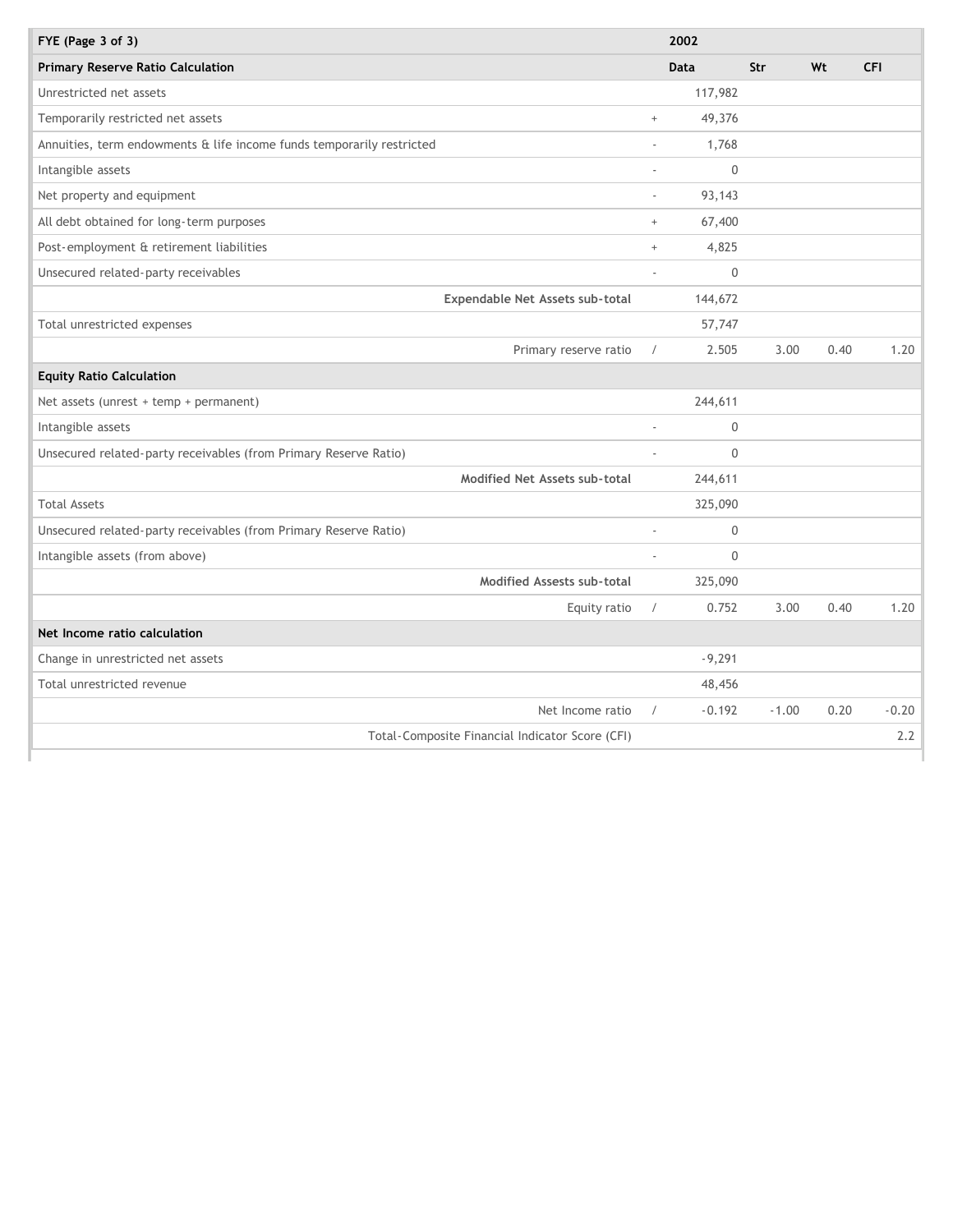#### **Definitions**

#### **Net property, plant & equipment**

The value of plant, property, & equipment is net of accumulated depreciation, including capitalized lease assets

#### **All debt obtained for long-term purposes**

The value of all debt obtained for long-term purposes includes the short-term portion of the debt, up to the amount of net property, plant and equipment

#### **Total unrestricted expenses**

Taken directly from audit

#### **Change in unrestricted net assets**

Taken directly from audit

#### **Total unrestricted revenue**

Taken directly from audit; includes net assets released from restriction during fiscal year

#### **Net Income ratio**

Strength Factor Formula:  $1+(50^*$ ratio), if ratio is positive; if negative,  $1+(25^*$ ratio); if ratio=0, then Strength Factor = 1